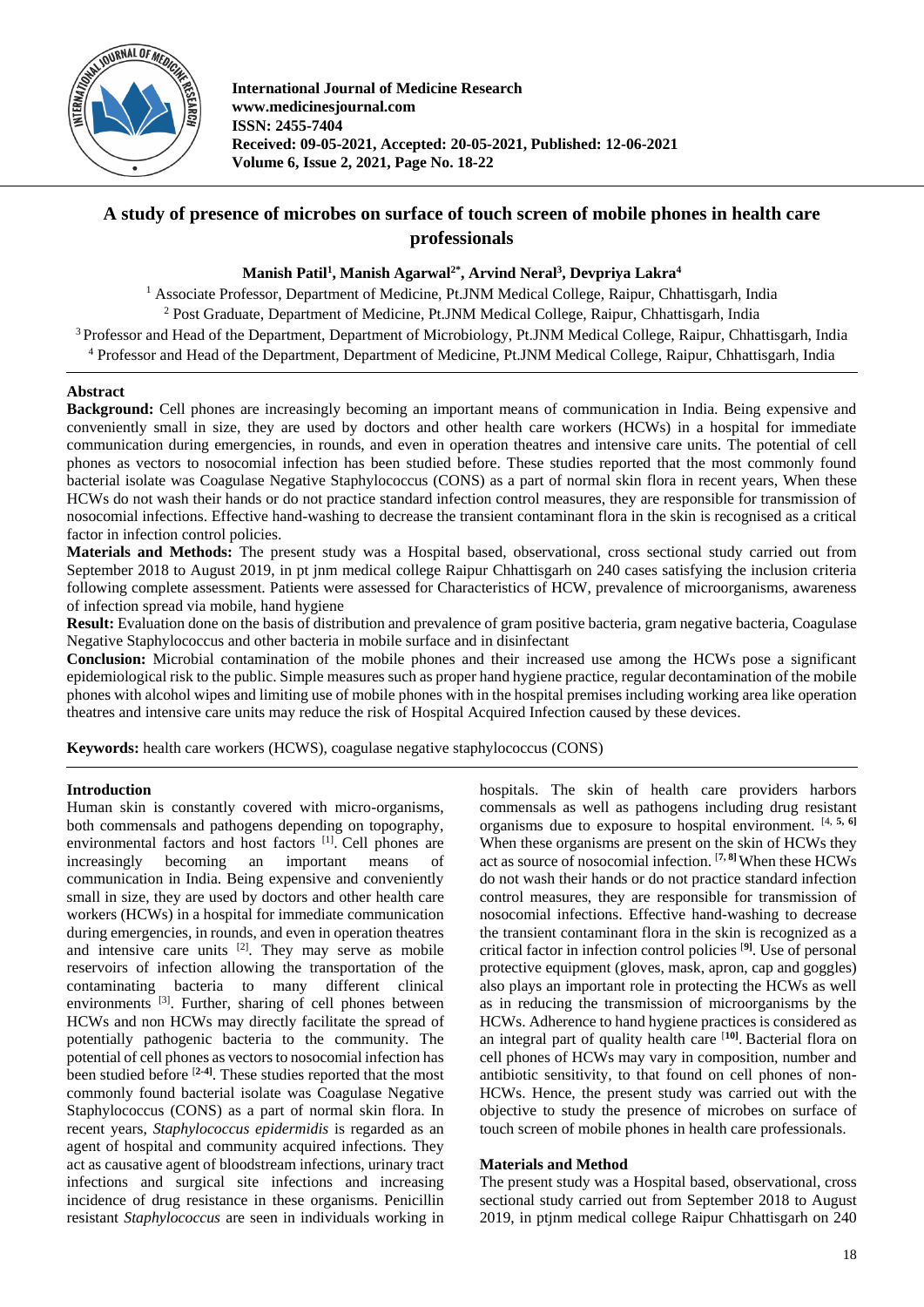cases satisfying the inclusion criteria following complete assessment. Patients were assessed for Characteristics of HCW, prevalence of microorganisms, and awareness of infection spread via mobile, hand hygiene

#### **Inclusion criteria**

- a. Those who have smart cell phone of touch screen type.
- b. Those who use same cell phone for  $>3$  months of duration

### **Exclusion Criteria**

- a. Those who use Keypad type cell phone.
- b. Those who use same cell phone < 3 months of duration

#### **Methodology**

A moistened sterile cotton- swab stick will be used aseptically to collect sample by rolling the swab from the surface of touch screen of mobile phones of health care professionals. After obtaining consent, collected swab sample will be immediately sent to microbiology laboratory in nutrient broth.Further, for culturing they will be inoculated on Blood agar, Nutrient agar and Mac Conkey agar. The cultured plate will be then incubated aerobically at 37.C for 18 to 24 hours and will be observed for any visible growth. Micro-organism will be identified by gram staining, colony morphology and by standard biochemical tests. Data was collected by using a structure Performa. Data thus was analyzed by using SPSS 24.0 version IBM USA. Qualitative data was expressed in terms of percentages and proportions. Quantitative data was expressed in terms of Mean and Standard deviation. Association between two qualitative variables was seen by using Chi square/ Fischer's exact test. Comparison of mean and SD between two groups will be done by using

#### **Results and Observation**

Out of 240 mobile phones, growth quantification was seen in 108 cases out of which skin commensals were present in majority of cases i.e. 40(16.7%) followed by CoNS in 35 cases (14.6%), GPB in 16(6.7%), contaminated growth in 11(4.6%), GPC in 4(1.7%) and GNB in 2 cases i.e. 0.8%.

#### **Table 1:** Distribution according to type of microorganism isolated

|                |                        | <b>Present</b>   |         | <b>Absent</b> |         |
|----------------|------------------------|------------------|---------|---------------|---------|
|                |                        | <b>Frequency</b> | Percent | Frequency     | Percent |
|                | <b>GPC</b>             |                  | 1.7     | 236           | 98.3    |
|                | GPB                    | 16               | 6.7     | 224           | 93.3    |
| Microorganisms | <b>GNB</b>             |                  | 0.8     | 238           | 99.2    |
|                | CoNS                   | 35               | 14.6    | 205           | 85.4    |
|                | Skin commensals        | 40               | 16.7    | 200           | 83.3    |
|                | Contaminated<br>Growth | 11               | 4.6     | 229           | 95.4    |



**Fig 1:** Distribution according to type of microorganism isolated

Our all study participants use touch screen phones. Majority of them i.e. 214 (89.2%) were using it since more than one year Our all study participants were aware about spread of infection through mobile phones Majority of the HCWs i.e. 239 (99.6%) do not wash hands before using mobile but they use disinfectant to wipe their mobile phones. Majority of the HCWs i.e. 215 (89.6%) use Sterilium for disinfection of mobile phones followed by 16(6.7%) using spirit, 8(3.3%)

using NS swabs and 1(0.4%) using water swab. Majority of the HCWs i.e. 209 (87.1%) practice disinfection of their mobile phones two to five times per day followed by 20(8.3%) practicing it for only once per day and only 11(4.6%) practicing it for more than five times per day. Majority of the HCWs i.e. 228 (95%) practicing disinfection of their mobile phones for less than one minutes and only 12(5%) practicing it for more than one minutes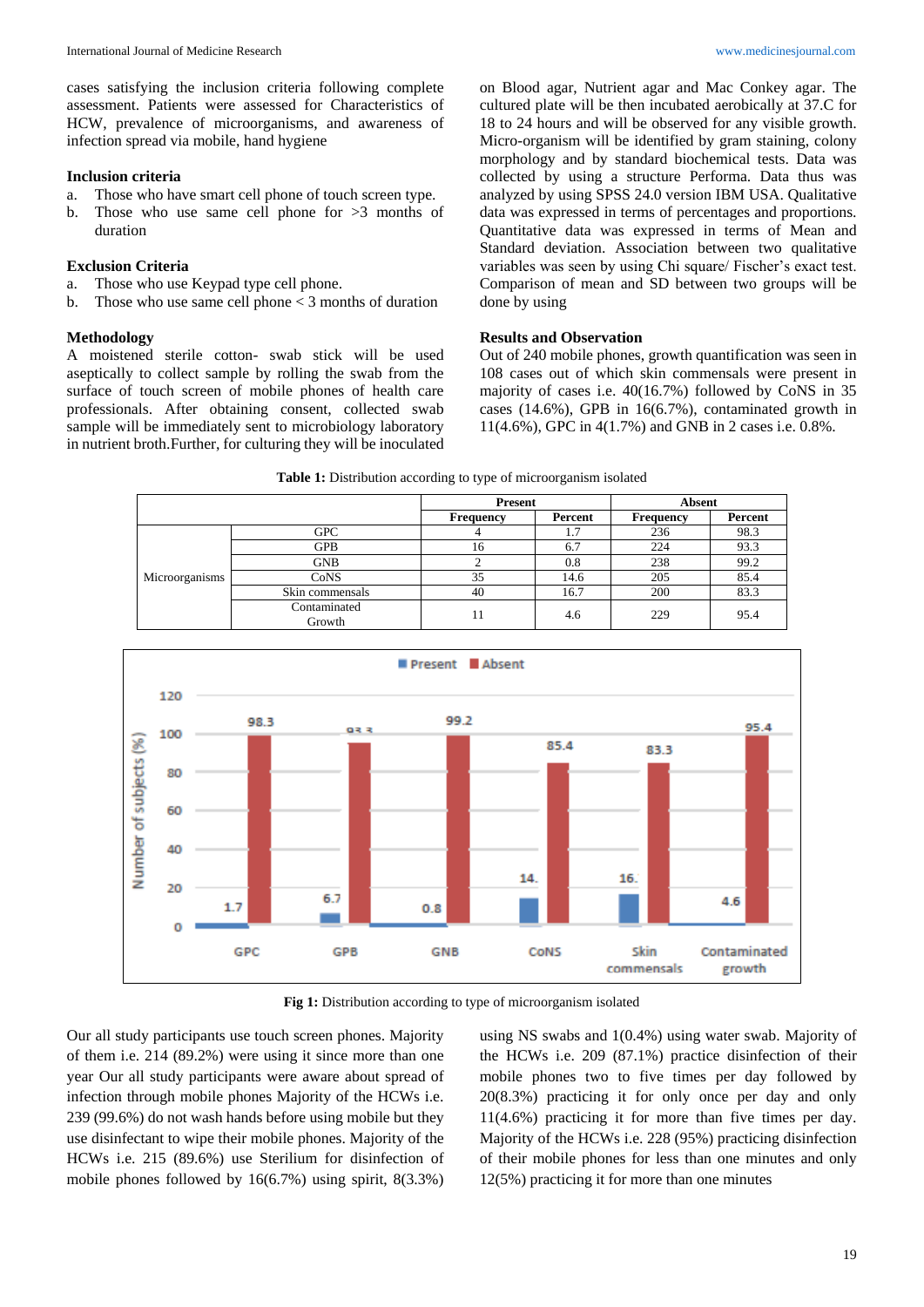|                                                               |                      | <b>Frequency</b> | Percent |
|---------------------------------------------------------------|----------------------|------------------|---------|
| Do you use touch screen Phone                                 | <b>Yes</b>           | 240              | 100.0   |
| Since how long using                                          | Less than one year   | 26               | 10.8    |
|                                                               | More than one year   | 214              | 89.2    |
| Are you aware about spread of infection through mobile phones | Yes                  | 240              | 100.0   |
| Do you wash handsbefore using mobile                          | N <sub>o</sub>       | 239              | 99.6    |
|                                                               | Yes                  | 239              | 99.6    |
| Do you use disinfectant to wipe your mobile phones            | N <sub>0</sub>       |                  | 0.4     |
|                                                               | Total                | 240              | 100.0   |
|                                                               | Spirit               | 16               | 6.7     |
| Type of disinfectant used to wipemobile                       | Sterilium            | 215              | 89.6    |
|                                                               | Water swab           |                  | 0.4     |
|                                                               | NS swab              | 8                | 3.3     |
|                                                               | Once                 | 20               | 8.3     |
| Frequency of use of disinfectant to wipe mobile (Per day)     | Two to five times    | 209              | 87.1    |
|                                                               | More than five times | 11               | 4.6     |
| For how long wiping Followed                                  | $<$ 1 minutes        | 228              | 95.0    |
|                                                               | $>1$ minutes         | 12               | 5.0     |

| Table 2: Distribution according to awareness about spreading of infection |  |  |
|---------------------------------------------------------------------------|--|--|
|---------------------------------------------------------------------------|--|--|

Swabs report according to category of health care workers revealed that mobile phones of 35 doctors (58.3%) found to be positive out of 60 followed by 33 PG students out of 60 (55.1%), 22 Lab technicians out of 60 (36.7%) and 18 nurses out of 60 (30%).Presence of skin commensals were dominant in all category of HCWs.

**Table 3:** Distribution according to type of microorganism isolated with respect to HCW

| <b>Doctors</b>         |    | <b>Nurses</b> |                | Lab technician |    | <b>PG</b> students |    |      |
|------------------------|----|---------------|----------------|----------------|----|--------------------|----|------|
|                        | NU | $\frac{6}{9}$ | NU             | $\frac{0}{0}$  | NU | $\frac{6}{9}$      | NU | $\%$ |
| <b>GPC</b>             |    | .7            | $\overline{c}$ | 3.3            |    | 1.7                |    | 0    |
| <b>GPB</b>             | 9  | 15            | 3              | 5.0            | 3  | 5                  |    | 1.7  |
| <b>GNB</b>             | 0  | 0             |                | 1.7            | 0  | 0                  |    | 1.7  |
| CoNS                   | 8  | 13.3          | 6              | 10.0           | 5  | 8.3                | 16 | 26.7 |
| Skin<br>commensals     | 11 | 18.3          | 6              | 10.0           | 12 | 20                 | 11 | 18.3 |
| Contaminated<br>growth | 6  | 10            | $\theta$       | 0.0            |    | 1.7                | 4  | 6.7  |
| Total                  | 35 | 58.3          | 18             | 30.0           | 22 | 36.7               | 33 | 55.1 |

We included total 240 health care workers including consultants, lab technicians, nursing staff and post graduate students in our study (60 each i.e. 25%)

| Table 4: Distribution according to type of health care workers |  |
|----------------------------------------------------------------|--|
|----------------------------------------------------------------|--|

|                                 |                    | <b>Frequency</b> | Percent        |
|---------------------------------|--------------------|------------------|----------------|
| Categorisation of<br><b>HCW</b> | Consultant         |                  | 25.0           |
|                                 | LT(Lab Technician) |                  | 25.0           |
|                                 | Nurse              |                  | 25.0           |
|                                 | <b>PG</b> Student  |                  | 25.0           |
|                                 | Total              | 240              | $0.00^{\circ}$ |



**Fig 2:** Distribution according to type of health care workers Growth quantification of mobile phones was seen in 108 cases i.e. 45%

**Table 5:** Distribution according to growth quantification

|                       |         | Frequency | Percent |
|-----------------------|---------|-----------|---------|
|                       | Present | 108       | 45.0    |
| Growth quantification | Absent  |           | 55.0    |
|                       | Total   | 240       | 100.0   |



**Fig 3:** Distribution according to growth quantification

### **Discussion**

We included total 240 health care workers including consultants, lab technicians, nursing staff and post graduate students in our study (60 each i.e. 25%). Majority of health care workers were from pathology department i.e. 50(20.8%), 48 (20%) Medicine, 34 (14.2%) nephrology, 30(12.5%) surgery and 12 i.e. 5% each from orthopaedics and SICU department respectively. Anupriya A. *et al* [11] in 2018 conducted cross-sectional prospective study conducted in a tertiary care hospital among 110 swab samples collected from the mobile phones of health care workers versus non-health careworkers. Sureshkumar M. et al <a>[12]</a> in 2018 conducted prospective study with the objective to know the microbial flora on skin of Health Care Workers (HCWs) and to create awareness on the effective infection control measures at Vinayaka Mission's Kirupananda Variyar Medical College, Salem for a period of four months. Two swabs were collected from 130 Health Care Workers (HCWs) (Doctors, Staff nurse, Medical students, Lab technicians and Housekeeping staff) and subjected to bacterial and fungal culture. Canales MB *et al* <sup>[13]</sup> in 2017 conducted study with a total of 175 samples were examined, out of which 125 samples were from healthcare workers (HCWs), 50 samples were from non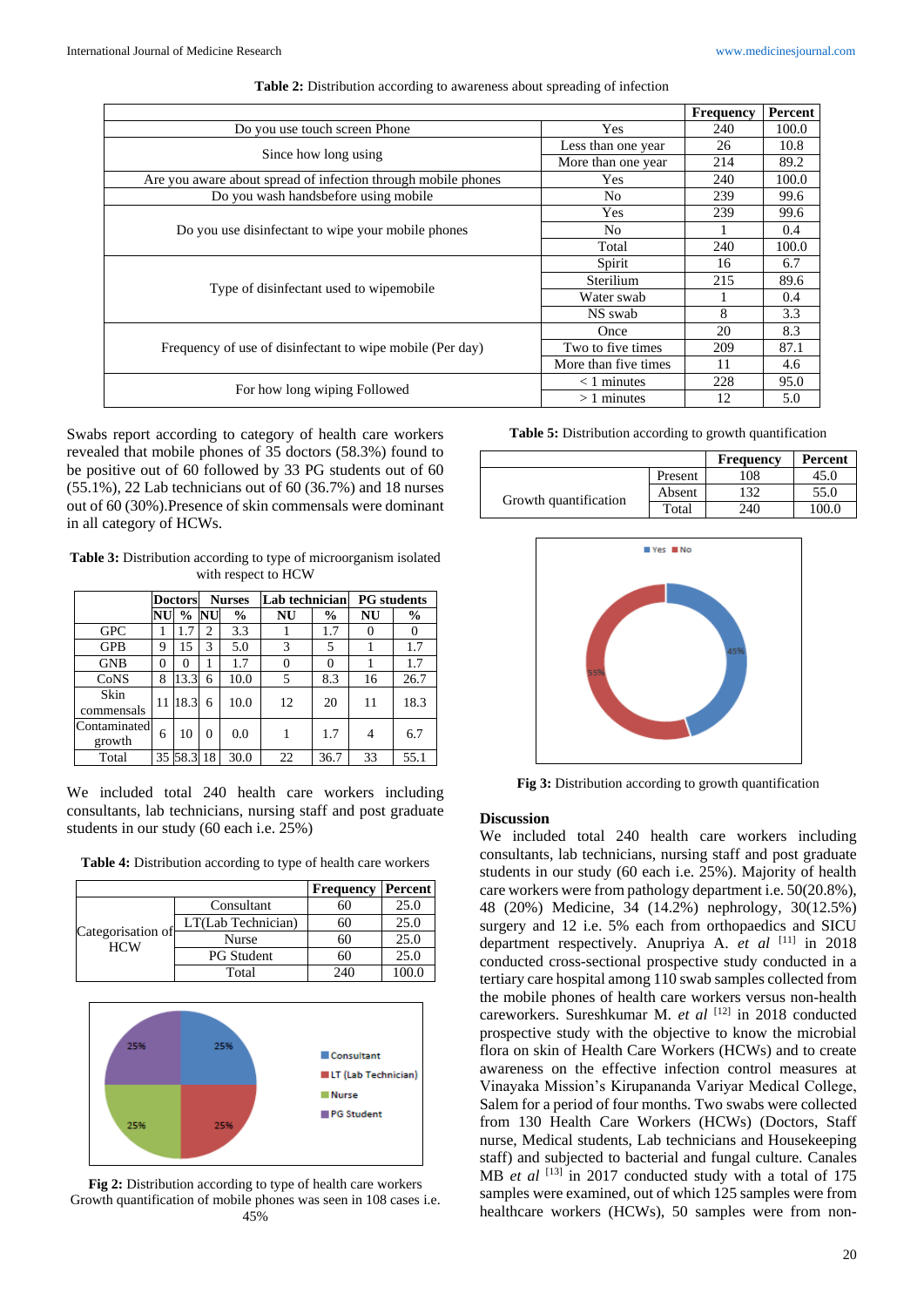healthcare workers (non-HCWs). Isolation of microorganisms and the growth pattern In our study, out of 240 mobile phones, growth quantification was seen in 108 cases out of which skin commensals were present in majority of cases i.e. 40(16.7%) followed by CoNS in 35 cases (14.6%), GPB in 16(6.7%), contaminated growth in 11(4.6%), GPC in 4(1.7%) and GNB in 2 cases i.e. 0.8%. In our study, swabs report according to category of health care workers revealed that mobile phones of 35 doctors (58.3%) found to be positive out of 60 followed by 33 PGs out of 60 (55.1%), 22 Lab technicians out of 60 (36.7%) and 18 nurses out of 60 (30%) Presence of skin commensals were dominant in all category of HCWs in our study. Mobile phones of doctors showed 11(18.3%) skin commensals and 9(15%) showed GPB. Mobile phones of PGs showed 11(18.3%) skin commensals and 16(26.7%) showed CoNS. Mobile phones of LTs showed  $12(20.0\%)$  skin commensals and  $5(8.3\%)$ showed CoNS. Mobile phones of nurses showed 6(10%) skin commensals and 6(10%) showed CoNS. Majority of the HCWs i.e. 215(89.6%) use Sterillium for disinfection of mobile phones followed by 16(6.7%) using spirit, 8(3.3%) using NS swabs and 1(0.4%) using water swab. In our study out of 240samples, 228 HCWswiped their mobile phones for <1minute and among them 108 (47.36%) mobile phones showing presence of Out of 240 mobile phones, GPC were present on 4 mobile phone, out of which 3 cases were found on sterillium disinfected phone and 1 case was found on Normal Saline swab disinfected phone. Out of 240 mobile phones, GPB were present on 16 mobile phone, out of which 15 cases growth. And only 12 HCWs wiped their mobile phones for >1 minute and this group was not showing any growth on mobile phones. In our study out of 240 sample, 239 HCWs disinfect their mobile phone and out of them 108 mobile phone showing presence of growth, and 1HCW do not disinfect his mobile phone and no growth was found on mobile phone. Out of 240 mobile phones, contaminated growth were present on 11 mobile phone, and all 11 cases were found on sterillium disinfected phone. Sureshkumar M. et al <sup>[12]</sup> in 2018 reported that bacterial growth was observed in all the HCWs (100%) and fungus was isolated from eight HCWs (6.2%). Among the bacterial isolates, Diphtheroids (47) were the predominant isolate accounting for 29% followed by coagulase negative *Staphylococcus* (39) which was 24% of isolates. The predominant pathogen isolated was *Staphylococcus aureus* (15%, 25 isolates). 17% (11 isolates) of Staphylococci were resistant to Cefoxitin which indicates both MRSA and MR-CONS. Among gram-negative isolates, most of them were resistant to ampicillin, cotrimoxazole and cephalosporins. *Candida* (4 out of 8, 50%) was the predominant fungal isolate. Anupriya A. *et al* [11] in 2018 in their study reported that two and more than two types of growth were predominant among both health care workers (56.4%) versus non-health care workers (29.1%). Coagulase negative *Staphylococcus* was predominant followed by aerobic spore bearers and micrococci in the study group. Canales MB etal  $[13]$  in 2017 found that among the mobile phones of HCWs from ICUs, *Acinetobacter baumannii*  (36.84%) was the predominant organism isolated followed by methicillin resistant *Staphylococcus aureus* (MRSA) were found on sterillium disinfected phone and 1 case was found on Normal Saline swab disinfectedphone. Out of 240 mobile phones, GNB were present on 2 mobile phone, and both of the cases were found on sterillium disinfected phone Out of 240 mobile phones, CoNS were present on 35 mobile phone,

and all 35 cases were found on sterillium disinfected phone. Out of 240 mobile phones , skin commensal were present on 40 mobile phone out of which 37 cases were found on sterillium disinfected phone and 1 case was found on spirit disinfected phone and 2 case was found on Normal Saline swab disinfected phone. (21.05%). Predominant organism isolated from HCWs in operation theatre was MRSA (46.66%). Out of 50 workers' non-HCWs mobile phones samples cultured, 23 (46.00%) samples yielded growth of six different types of bacteria. Our findings are almost comparable with the findings of above-mentioned authors. Rate of contamination of mobile phones of HCWs in present study coincides with studies performed by Marwa*et al* [14] Rate of contamination of mobile phones of non-HCWs reported by Misgana *et al* [15] was consistent with the present study. Bacteria known to cause HAIs have varied by clinical settings and have included MRSA, *A. baumannii*, and *Pseudomonas*s pecies. Staphylococcal species especially *S. epidermidis* normally found on skin flora, this might be the reason for their high rate of growth from the mobile phones in the present study. *S. aureus* can cause various illnesses, from minor skin infections to much more serious diseases, which include pneumonia, bacteraemia, septicaemia etc. MRSA is of particular importance in the medical community, as it has evolved resistance to β-lactam antibiotics. Several studies also revealed that HCWs donot consider mobile phones to be contaminated items and rarely disinfect their phones. Hand washing is the most effective method for the prevention of bacterial transmission. Although there are strict rules on hand hygiene in hospitals, it is not possible to provide decontamination, disinfection or sterilization of each device used personally. Even though the presence of some items can be restricted in the hospital setting, it is not possible to limit the use of mobile phones by HCWs due to their indispensable benefits. The Centers for Disease Control and Prevention (CDC)'s guidelines for environmental infection control in healthcare facilities recommend periodic disinfection after cleaning instruments and surfaces that often come into contact with the hands, such as computer keyboards and mouse, as defined by the infection control committee. Since the data collection of our study coincided with the covid 19 pandemic, majority of the HCWs were started practicing the standard hygiene precautions and were regularly disinfecting their mobiles. Hence in our study, very few numbers of microbes were isolated and thus the results found to be non-significant.

#### **Conclusion**

Microbial contamination of the mobile phones and their increased use among the HCWs pose a significant epidemiological risk to the public. Simple measures such as proper hand hygiene practice, regular decontamination of the mobile phones with alcohol wipes and limiting use of mobile phones with in the hospital premises including working area like operation theatres and intensive care units may reduce the risk of HAI's caused by these devices. Hence, we conclude that there is an urgent need to stress awareness among the HCWs about the potential role of mobile phones in transmission of infectious agents in and outside the hospital. Although regular cleaning of the mobile phones and adhering to the infection control practices would significantly decrease the transmission rate still there use inside the hospital premises should be restricted. Infection control committee of every hospital can step forward to make clear